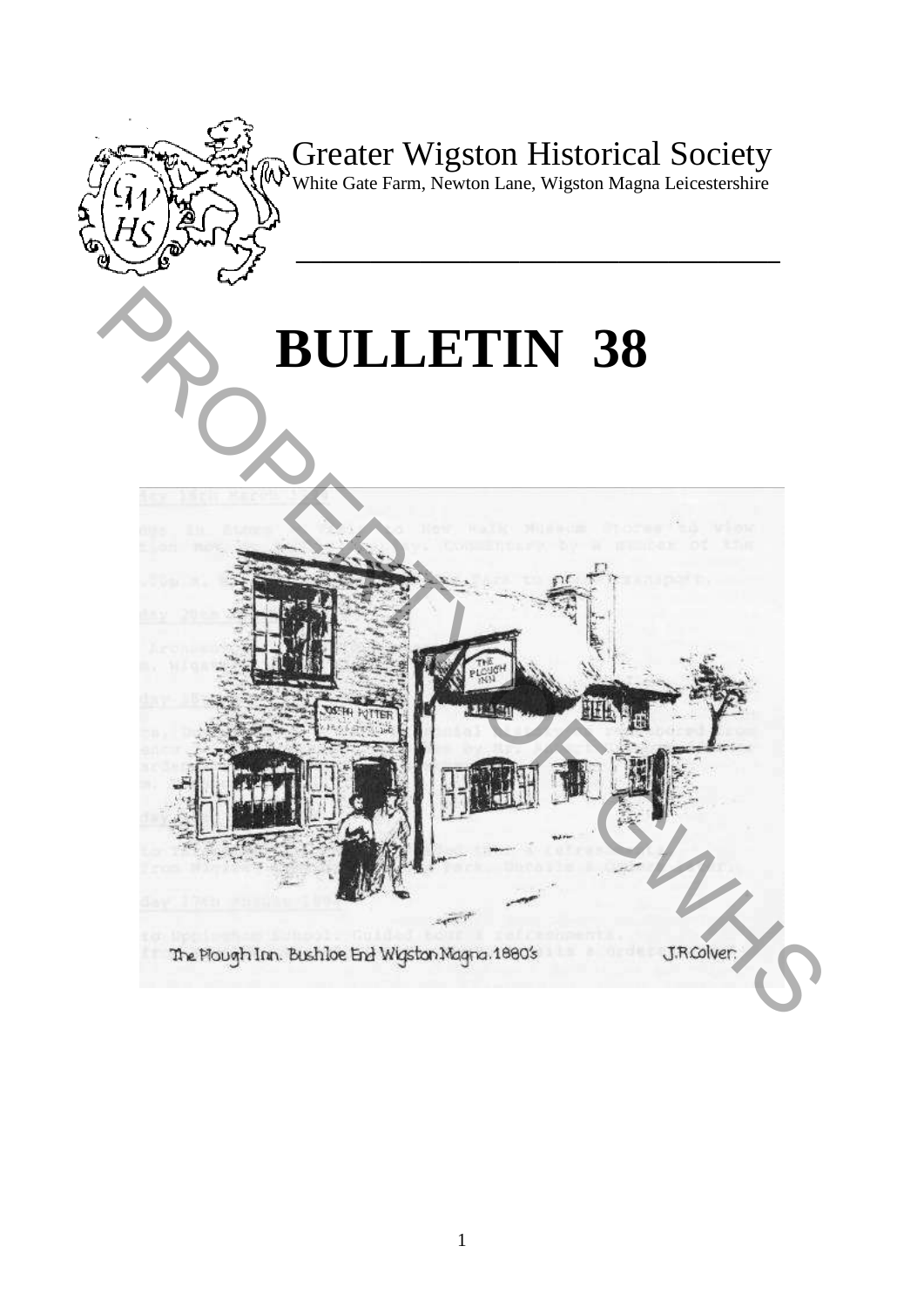# **Wednesday 16th February 1994**

A.G.M. followed by short talks by some of our members who are doing family history research. 7.30p.m. Wigston Liberal Club.

### **Wednesday 16th March 1994**

Paintings in Store - Visit to New Walk Museum Stores to view collection not on public display. Commentary by a member of the staff.

Meet 7.00p.m. Wigston Liberal Club Car Park to share transport.

# **Wednesday 20th April 1994**

Aerial Archaeology - Mr. Jim Pickering. 7.30p.m. Wigston Liberal Club.

# **Wednesday 18th May 1994**

Upstairs, Downstairs - A talk on social history as remembered from experience in some of the big houses by Mr. Robert Gregory (former head gardener at Maidwell Hall, Northants. 7.30p.m. Wigston Liberal Club.

# **Wednesday 15th June 1994**

Visit to Thrumpton Hall, Notts. Guided tour & refreshments. Coach from Wigston Liberal Club Car Park. Details & Orders later.

# **Wednesday 17th August 1994**

Visit to Uppingham School. Guided tour & refreshments. Coach from Wigston Liberal Club Car Park. Details & orders later.

\*\*\*\*\*\*\*\*\*\*\*\*\*\*\*\*\*\*\*\*\*\*\*\*\*\*\*\*\*\*\*\*\*\*\*\*\*\*\*\*\*\*\*\*\*\*\*\*\*\*\*\*\*\*\*\*\*\*\*\*\*\*\*\*\*\*\*\*

The Bulletin is published three times a year on 1st February, June and October. Articles etc. (which are always welcome) should be submitted to either of the Joint Editors three clear weeks before publication date please. Meet 7.00p.m. Wigston Liberal Club Car Park to share transport.<br> **Wednesday 20th April 1994**<br>
Keral Achhoology - Mr. Jim Pickering.<br>
7.30pm. Wigston Liberal Club.<br> **Wednesday 18th May 1994**<br>
Upstairs, Downstains - Atalk on

Joint Editors: Mrs. Chris Smart, 48 Evington Valley Road, Leicester. Mrs. Tricia Barry, 7 Wensleydale Road, Wigston.

#### \*\*\*\*\*\*\*\*\*\*\*\*\*\*\*\*\*\*\*\*\*\*\*\*\*\*\*\*\*\*\*\*\*\*\*\*\*\*\*\*\*\*\*\*\*\*\*\*\*\*\*\*\*\*\*\*\*\*\*\*\*\*\*\*\*\*\*\*

# **OCTOBER MEETING**

A large turnout of some 55 members enjoyed a most interesting talk entitled "Leicester through the Ages" given by Mr. John Banner. Well known as a city guide and author of many articles on local history which have featured in the Leicester Mercury, Mr. Banner explained that his subject was his hobby and that he took a history degree at Leicester University at the age of 70.

His talk, illustrated with slides, concentrated mainly on the buildings and other evidence which survives today to take us on an armchair guide of the City from the Roman occupation to the late Victorian era. The Romans established a fort in Leicester where the underpass is now built, at the junction of their two important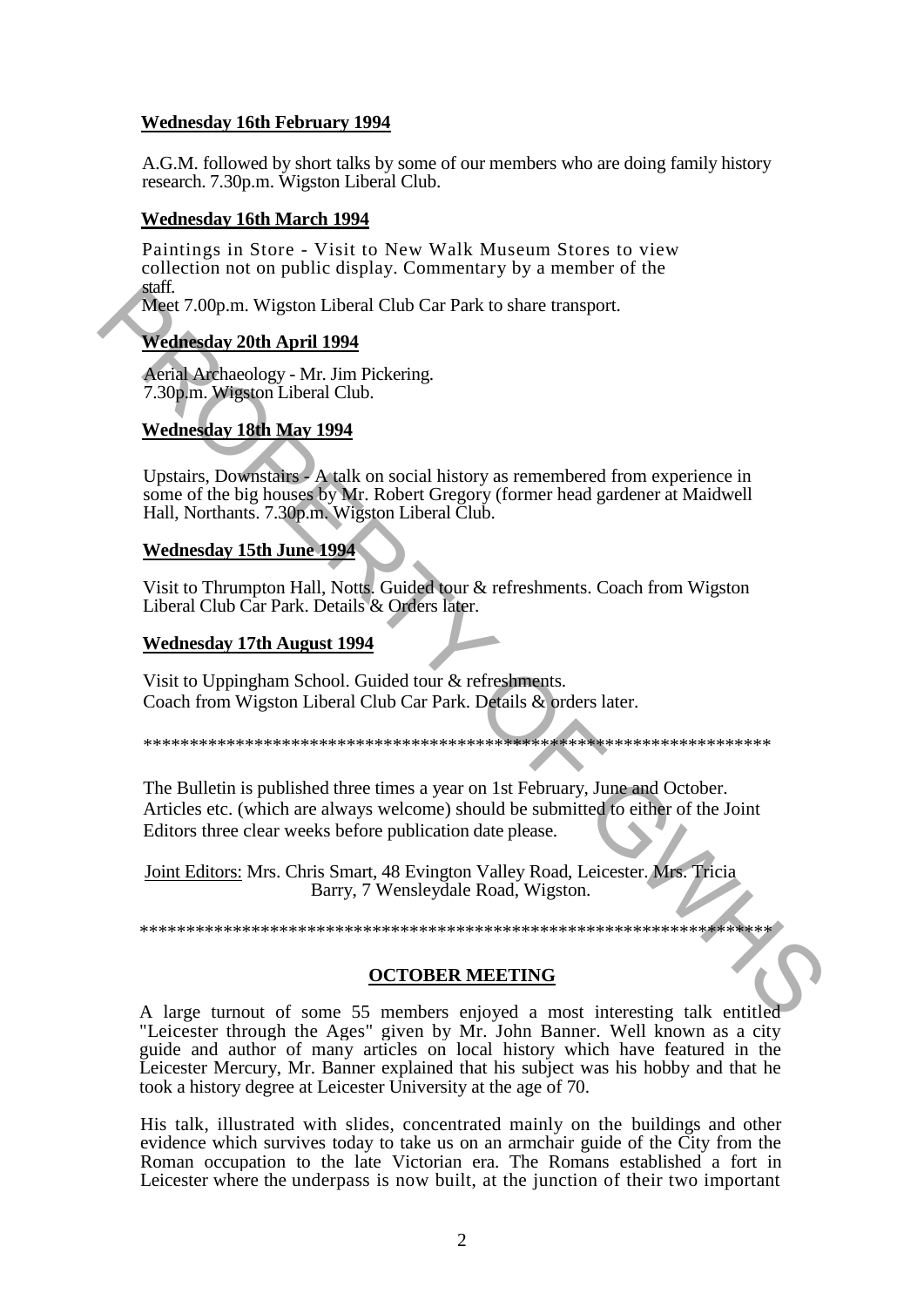roads The Fosse Way and Via Devana (Gartree Road). The town at that time covered an area of about 100 acres and the Jewry Wall remains as does some beautiful tessellated pavement which was discovered under the Great Central Railway Station and is now preserved at the Jewry Wall Museum.

Mr. Banner went on to describe the Castle Mound created in 1069, and once surmounted by a wooden castle. What remains of the present Castle building (1100), the Tudor Gateway (1445), Turret or Rupert's Gateway (1422), St. Mary de Castro Church (1107), Trinity Hospital (1331), William Wyggeston's Chantry House (1512), Roger Wyggeston's House (1500) and the Magazine Gateway (C1370)

The Guildhall which was founded by the Guild of Corpus Christi in 1343 was used as the town hall for many years. Its library being the 3rd oldest in the country. Phoenix House in Welford Place, built by the insurance company, which had its own fire station next door. Later occupied by Samuel Stone a famous town clerk of the city whose Stone's Justices' Manual is still consulted today.

He moved on to cover the Liberal Hall, The Museum (1837), Belmont House (1853), De Montfort Hall (1913), the War Memorial and lodges on Victoria Park both designed by Lutyens, and the gates, the gift of Sir Jonathan North, Mayor during 1914-18 war, in memory of his wife. The Clock Tower (1868), the Fielding Johnson Building of Leicester University erected 1837 as the County Lunatic Asylum, King Street, The Crescent (1826), New Walk and the Town Hall (1876), all were explained as was the life and work of John Biggs. The old High Cross, one pillar of which was moved variously to the Crescent and then Crown Hills House by Arther Wakerley is now back in Cheapside. From the third was found to the Guota matter and the National Theorem China and the Compare China and the Compa<br>
The Guota hall for hand the Compare China and Society of the Sale state and Society of the Sale state welf f

Two items of local interest, the fact that the Wyggeston Family is thought almost certainly to have originated from Wigston; and the water tank which stood in the market place and and was supplied with water taken by a conduit from St. Margaret's Field (hence Conduit Street) ended its life in Wigston in the grounds of Abington House.

Asked to name the most impressive building of its era Mr. Banner chose the Midland Bank Building in Granby Street, designed by Joseph Goddard as the head quarters of the then Leicestershire Banking Company.

Our heads were full of facts (of which this is only a small summary) when after some questions and discussion, Edna Taylor, thanked Mr. Banner warmly for a really excellent evening.

The meeting ended at approx. 9.00 p.m,

# \*\*\*\*\*\*\*\*\*\*\*\*\*\*\*\*\*\*\*\*\*\*\*\*\*\*\*\*\*\*\*\*\*\*\*\*\*\*\*\*\*\*\*\*\*\*\*\*\*\*\*\*\*\*\*\*\*\*\*\*\*\*\*\*\*\*\*\*\*\*\*\*\*\*

#### **November meeting**

On Wednesday the 17th of November, the Society met to hear George Jackson talk about the overland expedition to Australia that he and his wife Kathleen under took in the 1970

The talk and slide show focused on their experiences as they travelled through India.

We were treated to stories of an Indian prinoeas who kept elephants and a pet lion in the grounds of her home. We heard about Ghengis Khan and the Mogul empire. How t.hey had originated in Mongolia, conquered China and eventually entered Europe and how one of his descendants built the city of Agra. We heard about how the Taj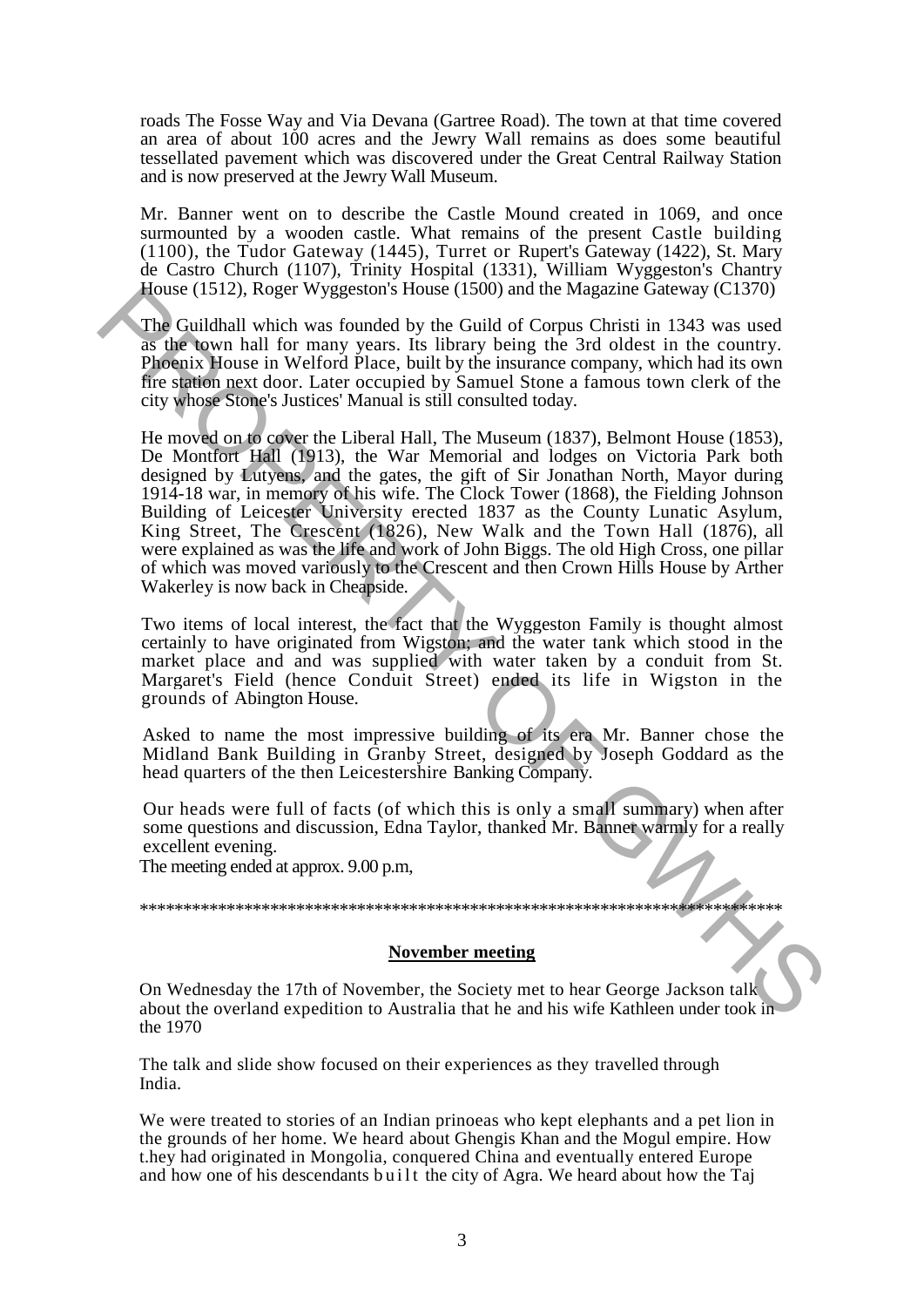Mahal was built as a memorial to a favourite wife. We heard that the triumphal arch in New Delhi was designed by Sir Edwin Lutyens, (who also designed the War memorial on Victoria Park)

All this was amply illustrated with slides, and prompted by questions Mr. Jackson had a fund of anecdotes to tell about his travels. He revealed that, his lalest trip is to Jordan and the Middle East.

This is the second time Mr. Jackson has visited us and he was thanked for another interesting and enlightening talk.

\*\*\*\*\*\*\*\*\*\*\*\*\*\*\*\*\*\*\*\*\*\*\*\*\*\*\*\*\*\*\*\*\*\*\*\*\*\*\*\*\*\*\*\*\*\*\*\*\*\*\*\*\*\*\*\*\*\*\*\*\*\*\*\*\*

#### **DECEMBER MEETING**

On Tuesday 14th December members gathered in the large downstairs room of Wigston Liberal Club for their annual Christmas Party.

The evening commenced with a very good picture quiz organised by the Chairman, Edna Taylor, which got everyone thinking and scratching their heads.

We were then entertained by The Mallinsons from Leicester Magic Circle. They amazed us with some very clever tricks and nearly succeeded in losing one member's ring which she rather unwisely lent to them. They were helped for part of the time by 'volunteer from the audience' Linda Forryan.

After this it was time for the excellent buffet supper which had been prepared by Pat Connolly, Mary Freestone, Peggy Taylor, Stella Tweed and Shirley Muggleton with Edward Connolly transporting everything in his car.

Edna Taylor concluded the evening by thanking those responsible for the refreshments and giving each a small thank you present. She suggested we send some of the food and a card to Secretary, Doris Chandler, who could not be present because of a very painful back. This idea was readily approved. The company sang 'Happy Birthday to You' to Ralph Wignall who was 86 that day. The evening and empiricing tank.<br>
DECEMBER MEETING<br>
On Thesday Ndh December members gathered in the large downstairs room of<br>
Wigxion Liberal Club for their amunal Christmas Party.<br>
The evening commenced with a very good p

Prizes were won by Mrs. Pollock for coming first with an impressive score of 29 out of 30 in the picture quiz. Peter Mastin and Shirley Stewart came second with 27 points. The raffle raised £15. 15 for Society Funds.

The evening closed at approximately 9.45p.m.

\*\*\*\*\*\*\*\*\*\*\*\*\*\*\*\*\*\*\*\*\*\*\*\*\*\*\*\*\*\*\*\*\*\*\*\*\*\*\*\*\*\*\*\*\*\*\*\*\*\*\*\*\*\*\*\*\*\*\*\*\*\*\*\*\*\*\*\*\*

#### **January meeting**

Vernacular architecture: an illustrated **lecture** on farm buildings by David Smith.

40 members present.

On Wednesday the 17th November the Society met to hear David Smith speak on the history of Leicestershire farm buildings. His lecture centred on the historic interest of farm buildings rather than the technical details, interiors or classification details.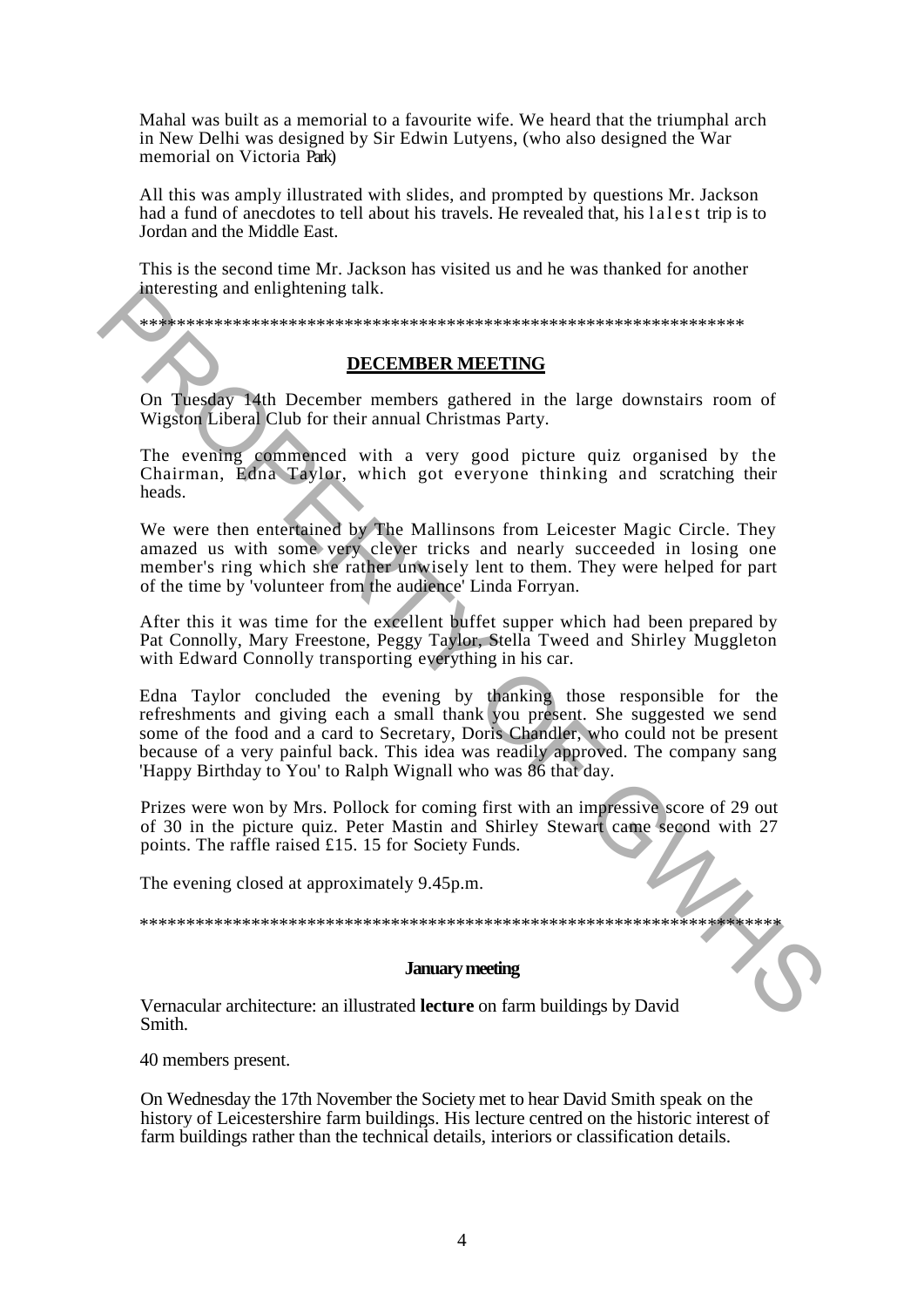He mentioned the word palimpsest, often used to describe the multiple imprint of things on the landscape, and proceeded to show us the evidence of this in farm buildings.

All the main points were illustrated with slides of farm buildings, some still standing some demolished, in Leicestershire.

Many of the slides illustrated how labour intensive activities, low level technology and the reuse of old materials were employed for contingency building in the past.

He recommended two books for further reading:-

Discovering farm buildings by J.E.C. Peters. Illustrated handbook of vernacular architecture by R. Brunskill.

iravid Smith is also th.-s author of 'Smaller domestic buildings', which forms part of the introduction to the 2nd ed. of Pevsner's Leicestershire and Rutland, in The buildings of England series. This short article includes details of many of the farm buildings mentioned in the lecture.

The meeting closed at about 3.30 p.m. and I am sure all would agree this was a most interesting and absorbing talk.

\*\*\*\*\*\*\*\*\*\*\*\*\*\*\*\*\*\*\*\*\*\*\*\*\*\*\*\*\*\*\*\*\*\*\*\*\*\*\*\*\*\*\*\*\*\*\*\*\*\*\*\*\*\*\*\*\*\*\*\*\*\*\*\*\*

The front cover illustration of this bulletin has been drawn by Jim Colver and is of the Plough Inn, Bushloe End, Wigston Magna.

For a period of at. least forty nine years, from possibly earlier than 1855 to 1904, a Joseph Potter is listed in various directories as being the landlord of the Plough. In the 1881 census Joseph Potter was said also to be a farmer of 12 acres. However, in Kelly's directory of 1888, Mrs Catherine Potter is listed as the landlord. One could speculate, therefore, that this was not one person but perhaps a son taking the Inn over from his widowed mother. The recommended two books for further reading:<br>
Discreting farm buildings by J.E.C. Peters.<br>
Illustrated handbook of vernacular architecture by R. Brunskill.<br>
invisibility also the 2 author of Smaller domestic buildings'

In the 1912 edition of Kelly's directory the landlord is Thomas Bull. The last entry found for Thomas Bull is 1925. In 1928 Fred Stapleford is the landlord, followed in 1932 by Harry Herbert. In 1936 W.J. Clarke is the landlord.

The Inn is said to have got its name from the fact that the village plough was kept there. In later years it was known as the Sundowner hut has now returned to its original name of the Plough.

\*\*\*\*\*\*\*\*\*\*\*\*\*\*\*\*\*\*\*\*\*\*\*\*\*\*\*\*\*\*\*\*\*\*\*\*\*\*\*\*\*\*\*\*\*\*\*\*\*\*\*\*\*\*\*\*\*\*\*\*\*\*\*\*\*

# WIGSTON WHO'S WHO NO: 7

#### HAROLD EDWIN HURST M.A.,D.Sc.,F.Inst.P.,F.R.Met.Soc.

Harold Edwin Hurst was born on New Years Day 1880, the eldest of the 5 children of Charles & Caroline London Hurst. His father was a builder and the family lived at No: 12 Bell Street, Wigston. This was later the site of Forryan' s Garage and is now part of the area covered by the Iceland store. In Mr. Hurst's time the premises extended through to Frederick Street and contained a large covered shed with open sides used for the drying of timber. In addition to building he was a joiner,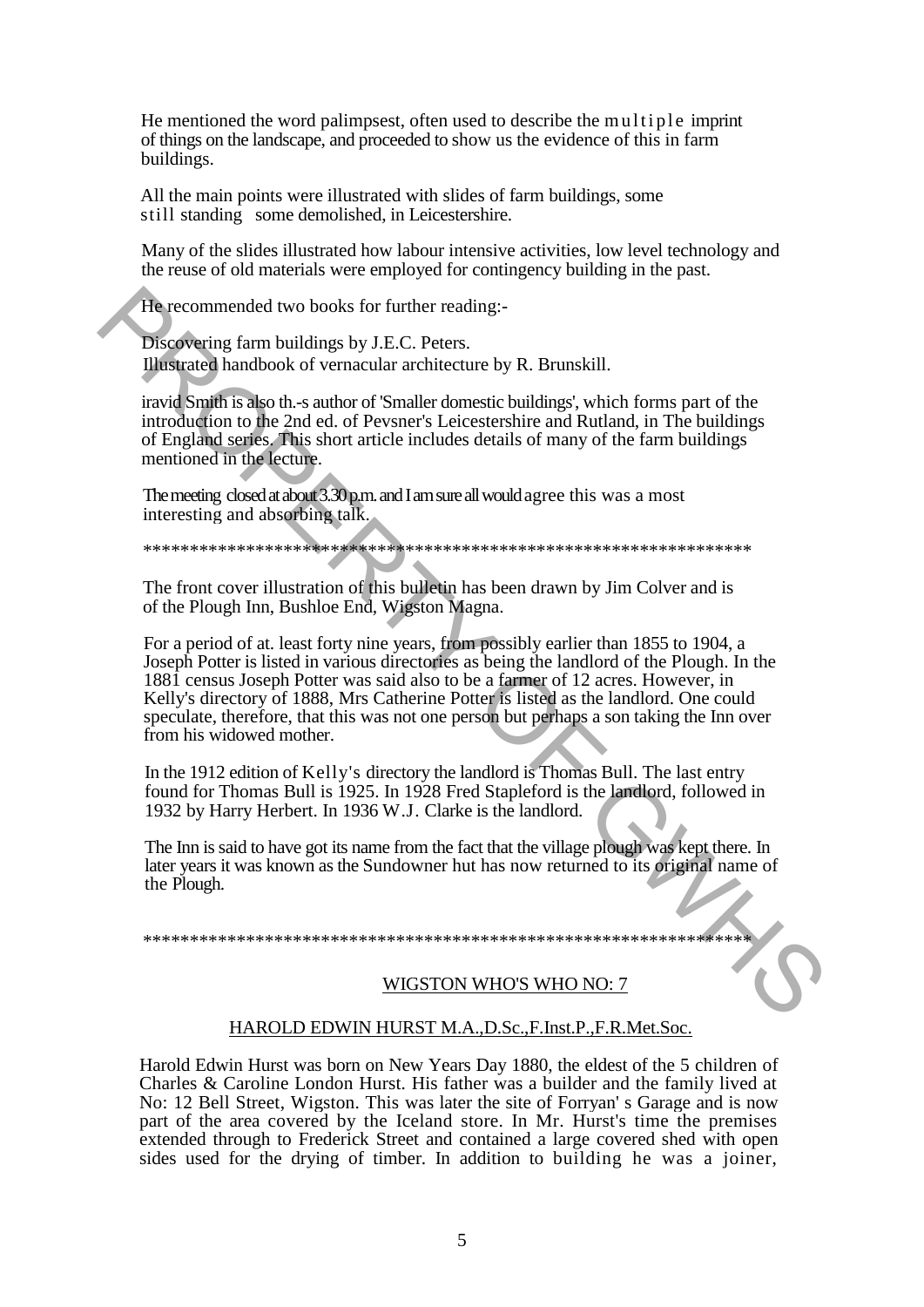wheelwright and blacksmith and a contractor to the Midland Railway Co. He was Wigston born but his wife Caroline was originally from Coventry.

Young Harold attended Alderman Newton's School, Leicester and then won a scholarship to Hertford College, Oxford. He graduated in 1903 with a B.A. First Class in Physics and the then Vicar of Wigston, Rev. R.C. Palmer, wrote in the Parish Magazine that it was "a highly creditable performance and one that not only his parents but all Wigston should be proud of."

From 1903-6 he remained at Oxford University working as a lecturer and demonstrator in the Electrical Laboratory. Later in the year he took up employment with the Egyptian Government in the Physical Department as Hydrological Adviser. As the cultivation of Egypt's farmland was totally dependent on irrigation from the River Nile, the proper management of her water supply was of the highest importance to that country and also to the Sudan where he was at times seconded. His calculations were used in the raising of the Aswan Dam which enabled a further 5,400 million cubic metres of water to be stored in its reservoir.

In 1924 and again in 1926 he set out on research expeditions to the Lake Plateau Basin to study the climate and topography because "it is only since the low year 1913-14 that it has been fully realised.... that development of the cultivable area of the Nile Basin to its greatest extent requires in addition to storage of water from flood to low stage the storage of water in years of good supply to cover the deficiency in bad years. Such storage is only possible in the Great Lakes of the Nile Basin where a rise of level does not greatly increase the water losses [by evaporation], and where a small change of level implies a large volume of water impounded or released." These journeys took nearly 6 months each to complete and his party travelled round Lake Victoria on each occasion and passed through Kenya, Uganda, Sudan, Tanganyika and the Belgian Congo over terrain hardy ever visited by Europeans before. Porters carried the supplies and 30,230 kilometres (18,784 miles) were covered, 2056 miles by foot, bicycle and canoe, the rest by lake and ocean steamer, train and motor transport. Later by courtesy of the Royal Air Force aerial reconnaissance was used in addition. From 1992-10.<br>
Tommin the Electrical Laboratory. Later in the year he took up employment<br>
variable Eigptican Government in the 19ysteal Department is flyticlogical Activate.<br>
River Whe chose the form of the state of the st

Mr. Hurst would typically complete two years work abroad and then return to England for 6 months, visiting Wigston where he would relax by walking in the fields and catching up on local friendships. On one occasion in the 1920's he hired the Co-Op Hall in Long Street and gave a public lecture illustrated with lantern slides taken from the air. These shots of Africa's big game made a big impression locally in the days before T.V. wildlife programmes.

He was appointed Director General of the Physical Dept., Ministry of Public Works, Egypt 1919-46 and this department published a number of papers he wrote, on physics, the measurement of water and a magnetic survey of Egypt and the Nile. He was thrice awarded the Telford Premium and the Telford Gold Medal in 1957, by the Institute of Civil Engineers. He was also awarded the Order of the Nile 2nd Class and the Order of Ismail 3rd Class.

During the course of his long working life he was called upon to give evidence in a court case. The prosecuting barrister at the beginning of his cross examination acknowledged that he was questioning one of the greatest mathematicians in the world. The Egyptian Government went on to win the case.

Prior to the Suez Crisis when anti-British feeling began to emerge he left his employment but was held in such high esteem that his services were purchased on a freelance basis thereafter. When British troops were sent into Egypt he worried about the fate of his pension, but all was settled satisfactorily.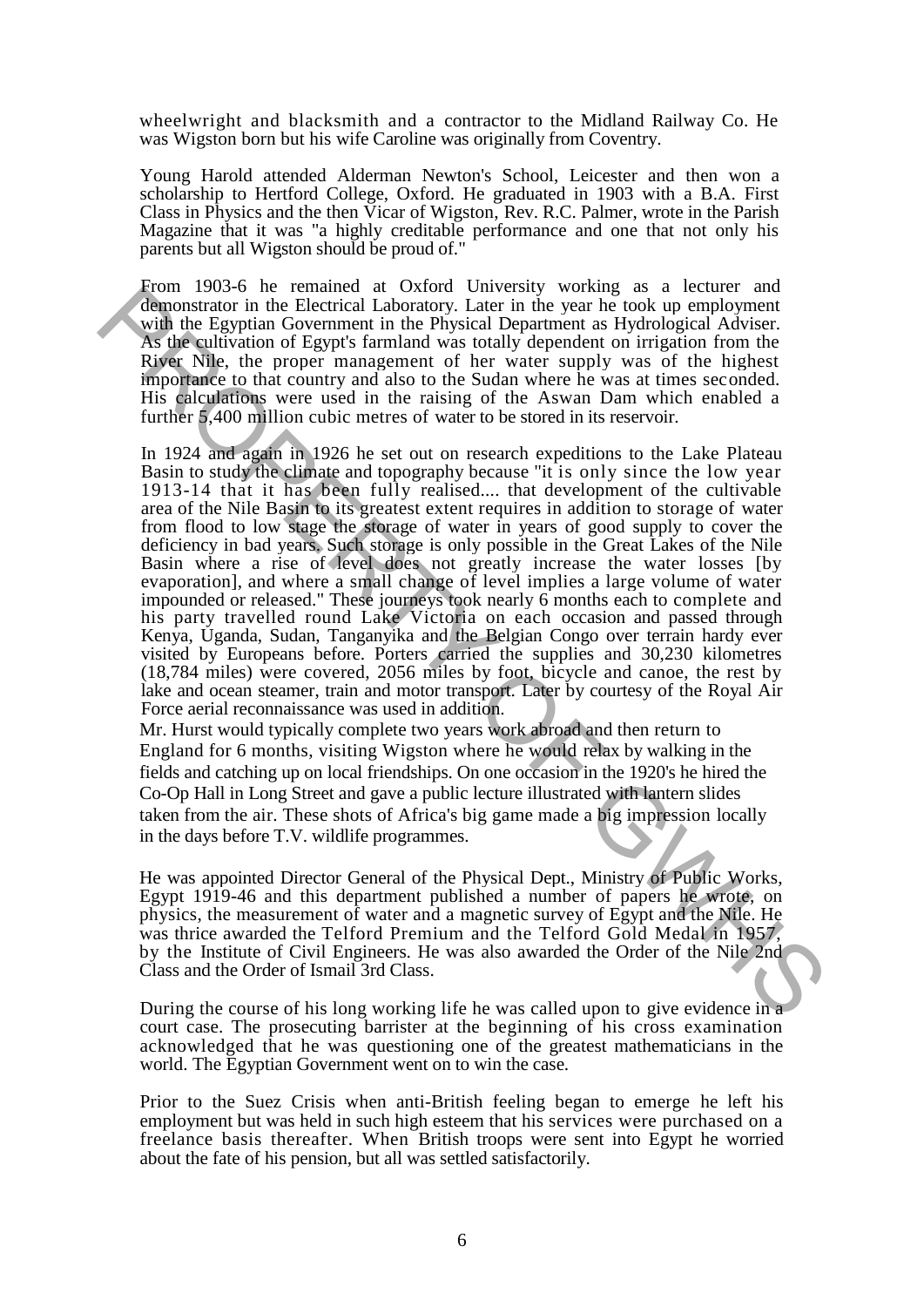He married firstly Winifred Hawes, and after her death a member of her family, Marguerite Hawes, by whom he had two sons.

For recreation he enjoyed mechanical work, shooting and fishing. He retired to live in Sandford-on-Thames, Oxfordshire where he died 7/12/1978, aged 98 years.

Tricia Berry

Sources: Who Was Who 1971-80 The Lake Plateau Basin of the Nile, Parts  $1 \& 2$ , by Dr. Hurst. Mr. E.F. Broughton of Arnesby whose father was a personal friend of Dr. Hurst, and who continued to correspond with him after his father's death in 1939. 1891 Census for Wigston, at Leics. Record Office. Gravestone in Wigston Cemetery

#### **OLD ADVERTISEMENT**

This advertisement appeared in the July 1903 issue of Wigston Parish<br>Magazine. Does anyone know if a copy of "Bygone Days" survives? It would make 'Capital' reading!



#### POSTCARD CENTENARY

1994 marks a milestone in postal history. It was in September 1894 that the Post Office first allowed private publishers of postcards to produce pictorial versions to be sent through the mail. Prior to this time postcards (which were first used in Austria in 1869, followed by Great Britain in 1870) were plain affairs with a message on one side and an address on the other.

The first picture postcards had a small illustration on the front with space left for a brief message and the address on the back. This was changed in 1902 to the divided back we know today *i.e.* picture on one side and address and message on the back.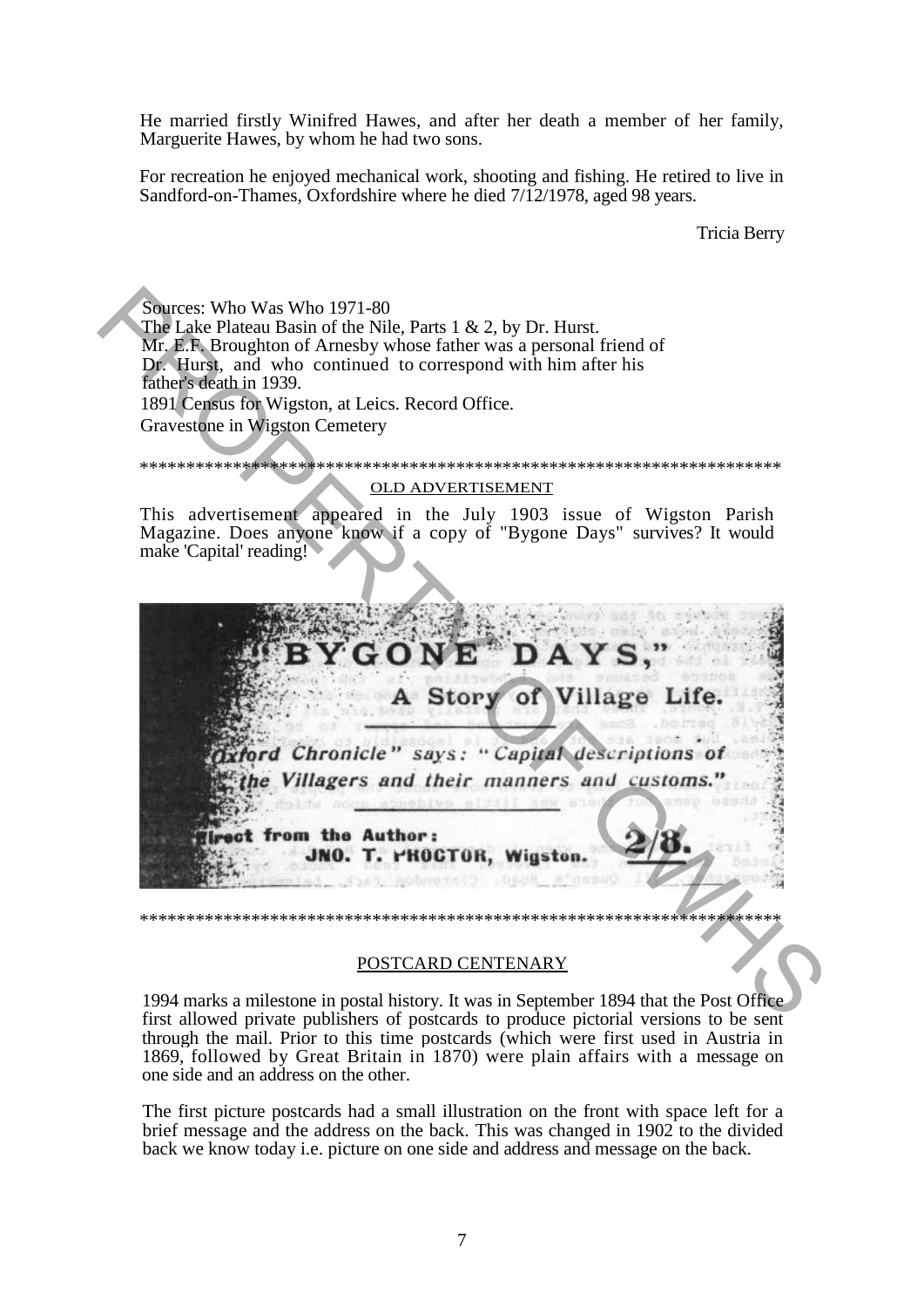The 1902 change gave much more scope for designers and photographers to introduce different styles. Millions of cards were produced and used mainly in place of today's telephone call. "Arrived home safe" is by far the commonest message. Because it was fashionable to collect postcards at this time a surprising number have survived and are now eagerly sought by a new generation of collectors.

The Centenary is being marked by a set of commemorative stamps in April and an exhibition at the Royal Horticultural Society's Halls in London from 30th August to 3rd September.

From a local history point of view the most interesting card is the topographical view. A local company active in this field was known as  $\overline{M}$ , C.P.L. and has long aroused my curiosity. Anyone who has enjoyed one of Bill Ward's slide shows or looked through Duncan Lucas's albums is likely to have seen examples of their work.

The Centenary has prompted me to write down my findings and submit for possible publication in the card collectors' magazine Picture Postcard Monthly. I hope it is also of interest to Society Members.

Tricia Berry.

# SO WHO WAS M.C.P.L.?

Not long after starting to collect topo's of my local area of South Leicestershire it became noticeable that one photographer/ publisher's work stood out from the rest, both in terms of quality and quantity. Many villages, however small, had been visited and views and local events captured for posterity. A few cards featured street scenes of the town of Leicester too, and several spectacular disasters were also covered. All the cards I have seen are real photographic and hand captioned and often the initials M.C.P.L. appear in the bottom right hand corner. Others, presumably from the same source because the handwriting is the same, bear no identification at all, while yet other examples are marked T.E.M. or T.E. Moore. Those that are postally used are all dated in the 1906/18 period. Some are numbered and appear to be part of a series, but most are not, and it is impossible to compile any sort of checklist of output.

Curiosity made me long to learn more about the people responsible for these gems but there was little evidence upon which to make a start.

The first break came when I discovered an M.C.P.L. card with printed detail on the reverse. This read "Photo by Moore, Photographer, 111 Queen's Road, Clarendon Park, Leicester." (So this was what M.C.P.L. stood for). A look in Wright's Leicester Directory for 1906 listed a Mrs. Agnes Moore, photographer and milk dealer, at that address. Was it therefore a lady who was responsible for this marvellous work?

All efforts to find out more came to nothing until I had a second lucky break. Through a newspaper article I was able to make contact with Mr. Edmund Peter Moore, who is a son of T.E. Moore. He has very kindly supplied me with much of the background information I sought and what he didn't know I was then able to find out by the usual genealogical methods.

Thomas Edmund Moore had been born on 16/3/1865 at Swanwick, Derbyshire, the son of George Clark Moore, a bricklayer, and Sarah Jane Moore, nee Purdy. One of a family of 13 children, he also trained as a bricklayer, as did his brother James,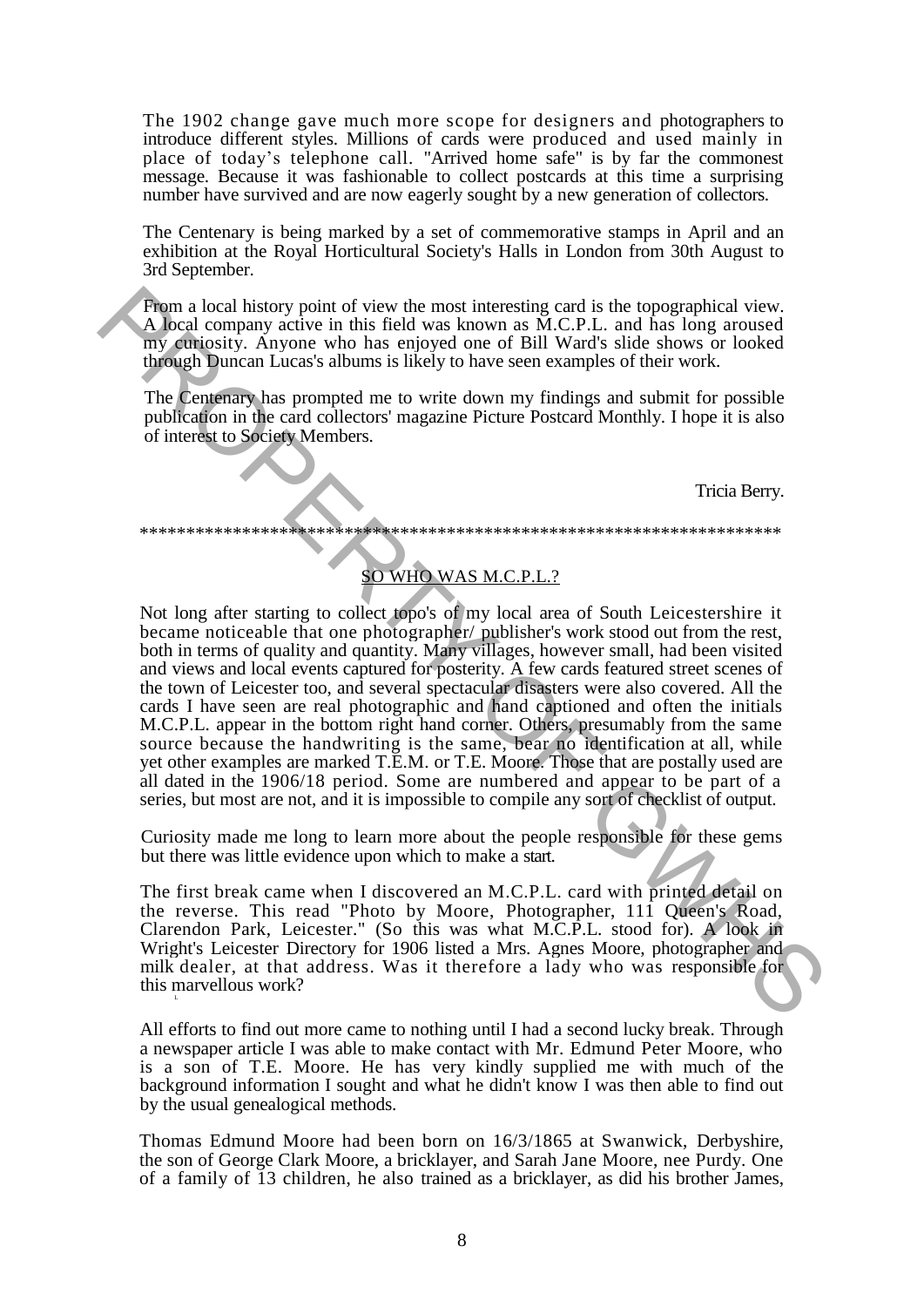and together the two boys would travel all over the country seeking work, often spending the night under a hedge. They eventually settled in Leicester and Thomas was living at 28, Mowbray Street on 2/8/1890 when he married Agnes Sketchley from 6, Lonsdale Street. The ceremony took place at Leicester Register Office. Agnes was born on 12/1/1869 at 34, Archdeacon Lane in the town and was the daughter of Thomas Sketchley, a postman, and his wife Ann, formerly Bishop. Thomas and Agnes had two children, Thomas Herbert Moore and Lilian Maud Moore.

The first business reference so far discovered is the previously mentioned entry in Wright's Directory referring to Agnes Moore. Her husband presumably followed his own occupation at that time. I understand that Thomas had no formal training in photography but had always been interested in the subject. It is not known whether he taught his wife her photographic skills or whether she was the original photographer.

In the 19J4 Wright's Directory Agnes Moore is still listed as a photographer but by then Thomas Moore is also mentioned, as a picture framer of the same address, and with additional business premises nearby at 54, Queen's Road.

The couple used bicycles to travel about the countryside, their photographic equipment strapped on the back. Illustrations 1 and 2 are typical examples of the peaceful yesteryear scenes they captured. More dramatic are those of a serious fire which occurred in Leicester on 5/10/1911 when St. George's Church and several nearby factories were destroyed. Peter Moore recalls his father often spoke of this event which he had attended with his elder son Thomas H. No one was allowed through the barriers but Thomas lifted up his camera and shouted PRESS. This did the trick and they were allowed nearer and took some graphic photographs. Illustrations 3 and 4 are examples which also show that the initials M.C.P.L. and T.E.M. were in use at the same time. It is not known what the reason was for these different styles. My own guess is that M.C.P.L. denoted Agnes's work and that Thomas used his own name or initials on his work. From Express to Agaes words the measure in equals and positive the measurable measurements of the measurement of the study of the study of the study of the study of the study of the study of the study by the factor ( $\frac{1$ 

Tragedy struck the family on 8/11/1916 when Agnes died of bowel cancer, aged only 47. The Leicester Chronicle of 18/11/1916 carried the following announcement:

"Moore. . .On 8th at Royal Infirmary, Agnes, wife of T.E. Moore, 111 Queens Road, C.P. Leicester & only daughter of Thomas & Ann Sketchley, 59 St. Saviours Road East."

The Sketchleys had by then moved to this new area of Leicester and opened a hard confectionery shop. Illustration 5 shows the widower wearing a black armband in mourning for his wife. On the death certificate Mr. Moore's occupation is given as master photographer.

On 7/2/1918, Thomas Edmund Moore, by then aged 52 years, married Clara Smith, spinster aged 41, at Laughton Parish Church, Leicestershire, a village some 10 miles south/east of Leicester. Clara was the Rector of Laughton's housekeeper and daughter of George Smith, a shoehand. Illustration 6 shows an M.C.P.L. card of Laughton village church. The middle aged Thomas and Clara had a son, Edmund Peter Moore, whose help is gratefully acknowledged in helping me unravel this story.

Thomas continued to live in Queen's Road and work as a photographer/picture framer until about 1924 when the family moved to another new and developing area - 3 Wigston Lane, Aylestone on the outskirts of Leicester. This house was bought incomplete and finished off by Thomas himself. The family named the house Pentrich after the village of that name in Derbyshire, which they considered the prettiest. At about this time, with the boom in picture postcards over, Thomas returned to building, trading under the name T.E. Moore & Co. Illustration 7 shows the new family home with business name board attached. After 17 years as a full time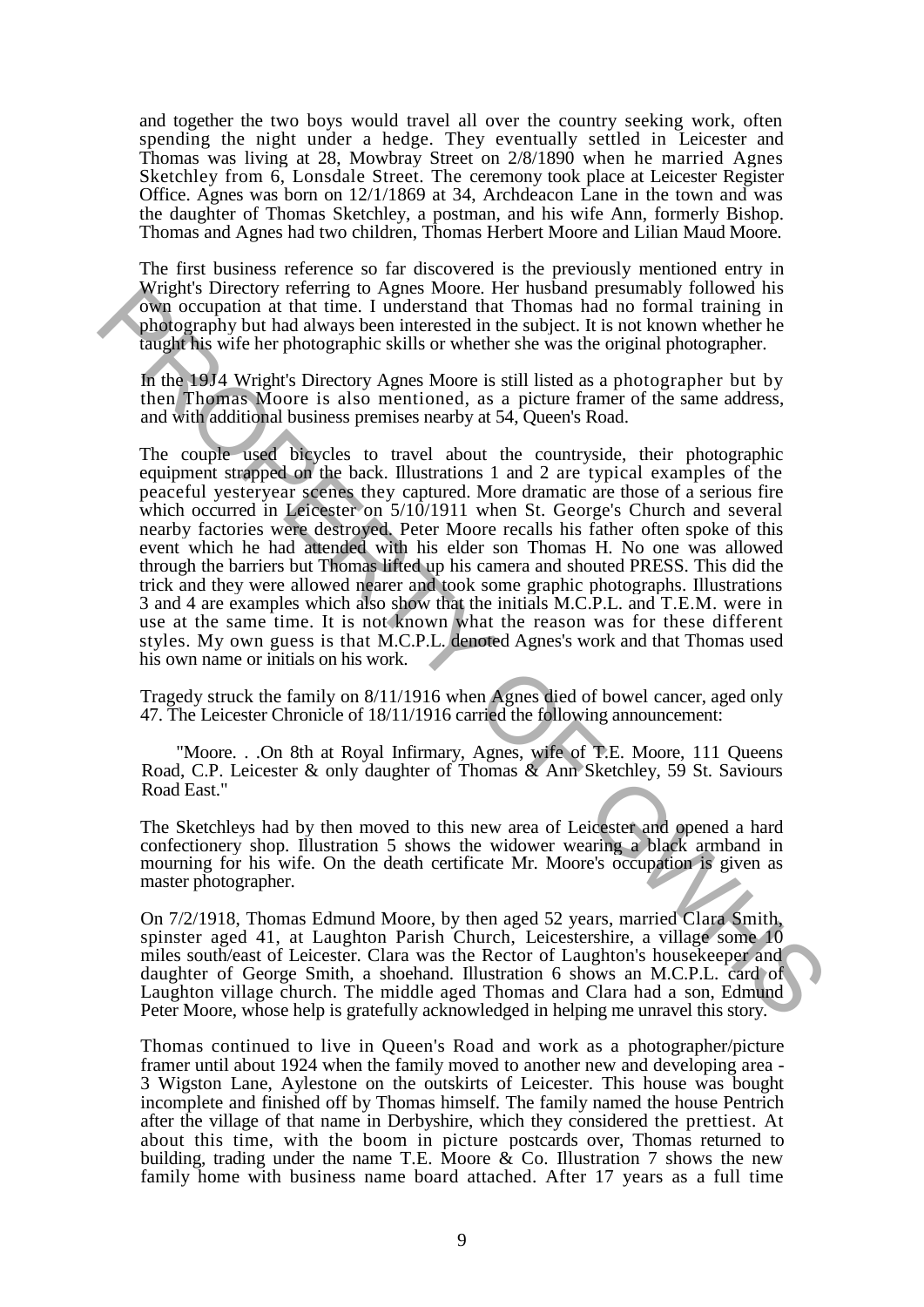professional photographer he thereafter continued only in his spare time. It was his practice to buy plots of land on Knighton Fields Road and area, often from the council, and build speculatively. Unfortunately during the 1920/30's recession he got caught out with houses he could not sell and went bankrupt. When better times arrived he repaid all his debts and therefore discharged his bankruptcy. He died, aged 76, on 2/10/1941. Sadly no space could be found or use foreseen for the master photographer's many negatives which were stacked from floor to ceiling in his house. They were taken away by the dustmen!

Peter Moore has many memories of his father. He had a particular interest in parish churches and photographed the interior and exterior of many in the city and county. He was, however, a member for at least part of his life, of the Christadelphian sect. He frequently attended meets of the local Fernie Hunt, and was probably their official photographer. Illustration 8 is a typical hunt postcard. He was well known to the gentry and proud because they addressed him by his surname only, which made him feel part of the proceedings.

As well as a postcard publisher Thomas was also a portrait photographer and was particularly good with children. He once photographed Peter and three friends with their rabbits which was then entered in a Daily Sketch competition entitled "Me and my Pet". The entry, see illustration 9, won 2nd prize and the boys received 2/6d each.

On his business card, Thomas described himself as a photographic artist and Peter remembers him having a small compact set of paints with different colours and fine brushes and pens with which he would touch up the photos if requested, sometimes producing a kind of colour picture. This tended to flatter some people and made a change from the usual black and white or sepia. He created a studio in the back bedroom of his house, see illustration 10, part of which was used as a darkroom where he had an enlarger. Developing was done in the bath.

Thomas's elder son shared his father's interests and once made a camera the size of a postage stamp. He worked for much of his life as a picture framer for Gadsby's, fine art dealers, of Leicester. His younger son Peter followed him into the building trade.

The Moore family home at 3, Wigston Road, Aylestone is still a private house and looks much the same today, but Queen's Road is more commercial and number 111 has been combined with 109 to form a travel agents' premises. Number 54 is now a restaurant.

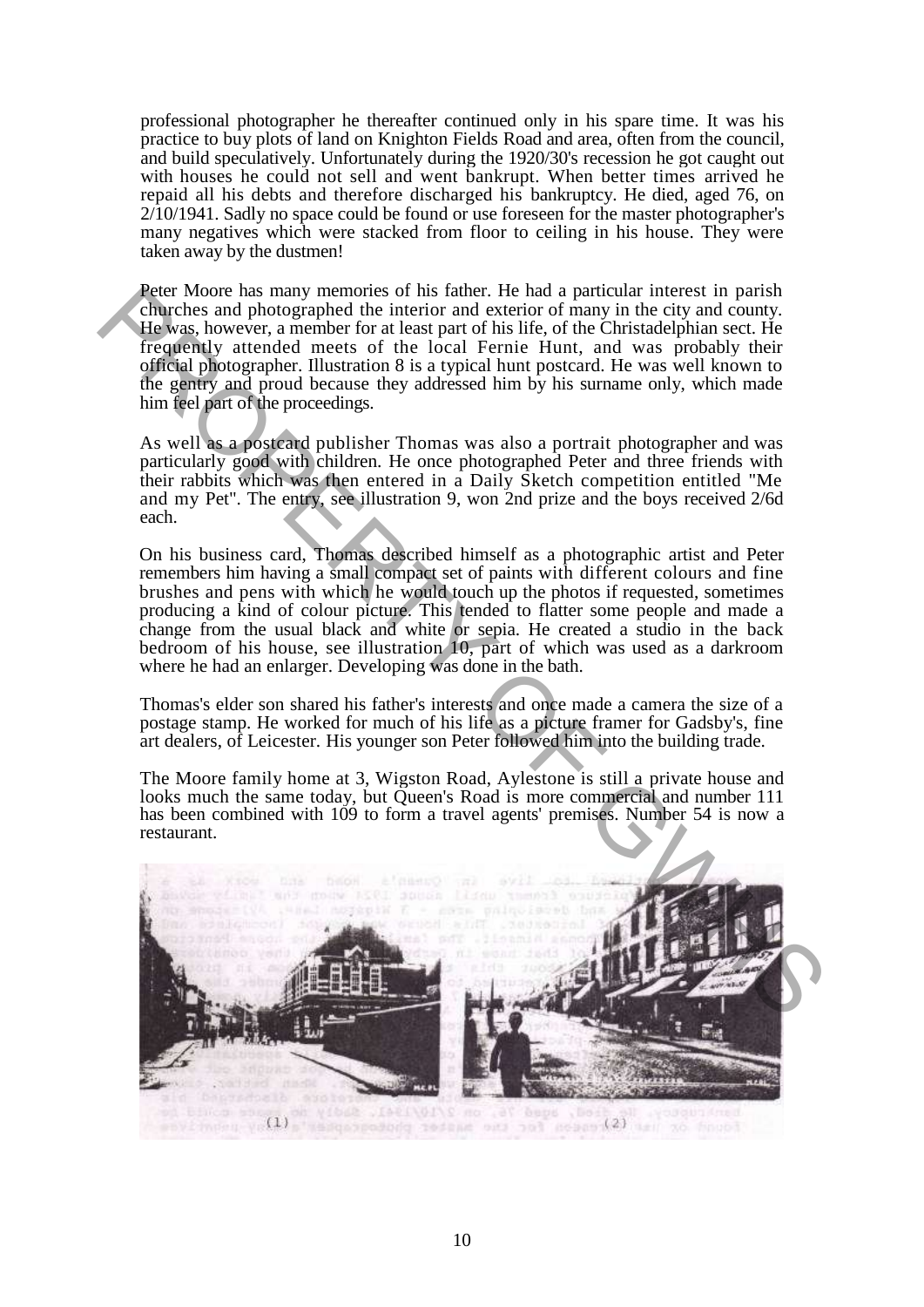

# **ILLUSTRATIONS**

•

A Typical M.C.P.L. card, the scene still recognisable today. The only one of these examples to be postally used, it was sent on 15/2/1915 to his home country by a Belgian National staying at The Grange, Old Wigston, Leics., which was used as a refugee hostel at that time.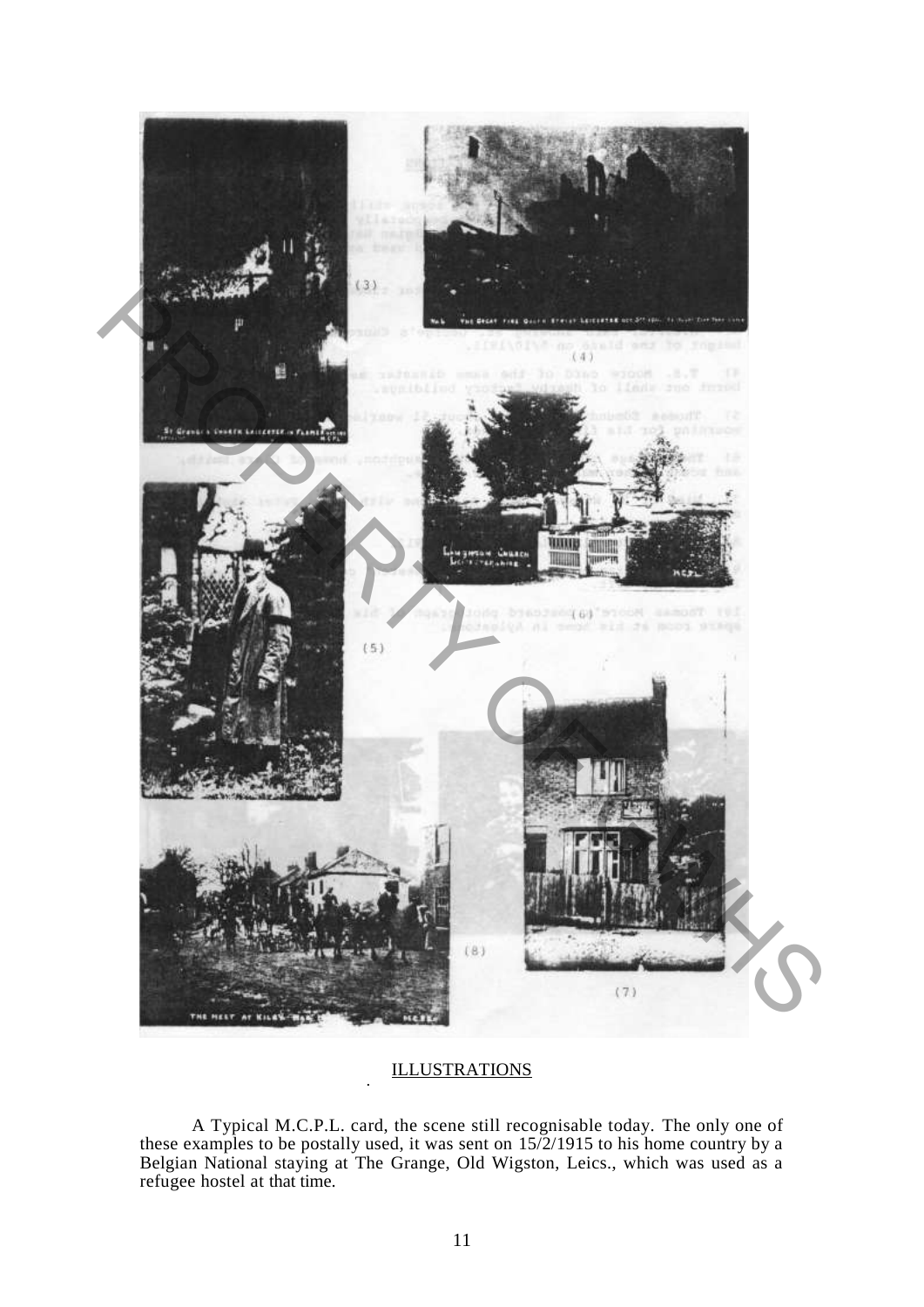2) Waterloo Street, Leicester in quieter times. Today it is a busy dual carriageway.

3) M.C.P.L. card showing St. George's Church, Leicester at the height of the blaze on  $5/10/1911$ .

4) T.E. Moore card of the same disaster as No: 3, showing the burnt out shell of nearby factory buildings.

5) Thomas Edmund Moore aged about 51 wearing a black armband in mourning for his first wife Agnes.

6) The village church of St. Luke, Laughton, home of Clara Smith, and scene of her marriage to T.E. Moore.

7) View of 3, Wigston Lane, Aylestone with young Peter standing outside.

8) The meet at Kilby, Leics., March 1912.

9) Prize winning entry in the "Daily Sketch" competition. Peter is 2nd from the left.

10) Thomas Moore's postcard photograph of his studio created in a spare room at his home in Aylestone.



\*\*\*\*\*\*\*\*\*\*\*\*\*\*\*\*\*\*\*\*\*\*\*\*\*\*\*\*\*\*\*\*\*\*\*\*\*\*\*\*\*\*\*\*\*\*\*\*\*\*\*\*\*\*\*\*\*\*\*\*\*\*\*\*\*\*\*\*\*\*

# EXTRACT FRQM:-

RETURN OF THE SCHOOLS IN ENGLAND AND WALES RECOGNISED ON 1st

# JANUARY 1906 AS VOLUNTARY PUBLIC ELEMENTARY SCHOOLS

showing as far as practicable the Tenure of the premises of such schools and the character of the Trusts, if any, to which the premises are subject under any Trust Deeds or Instruments or otherwise.

Leicestershire County Council - Class A

School number new \*243 old 917